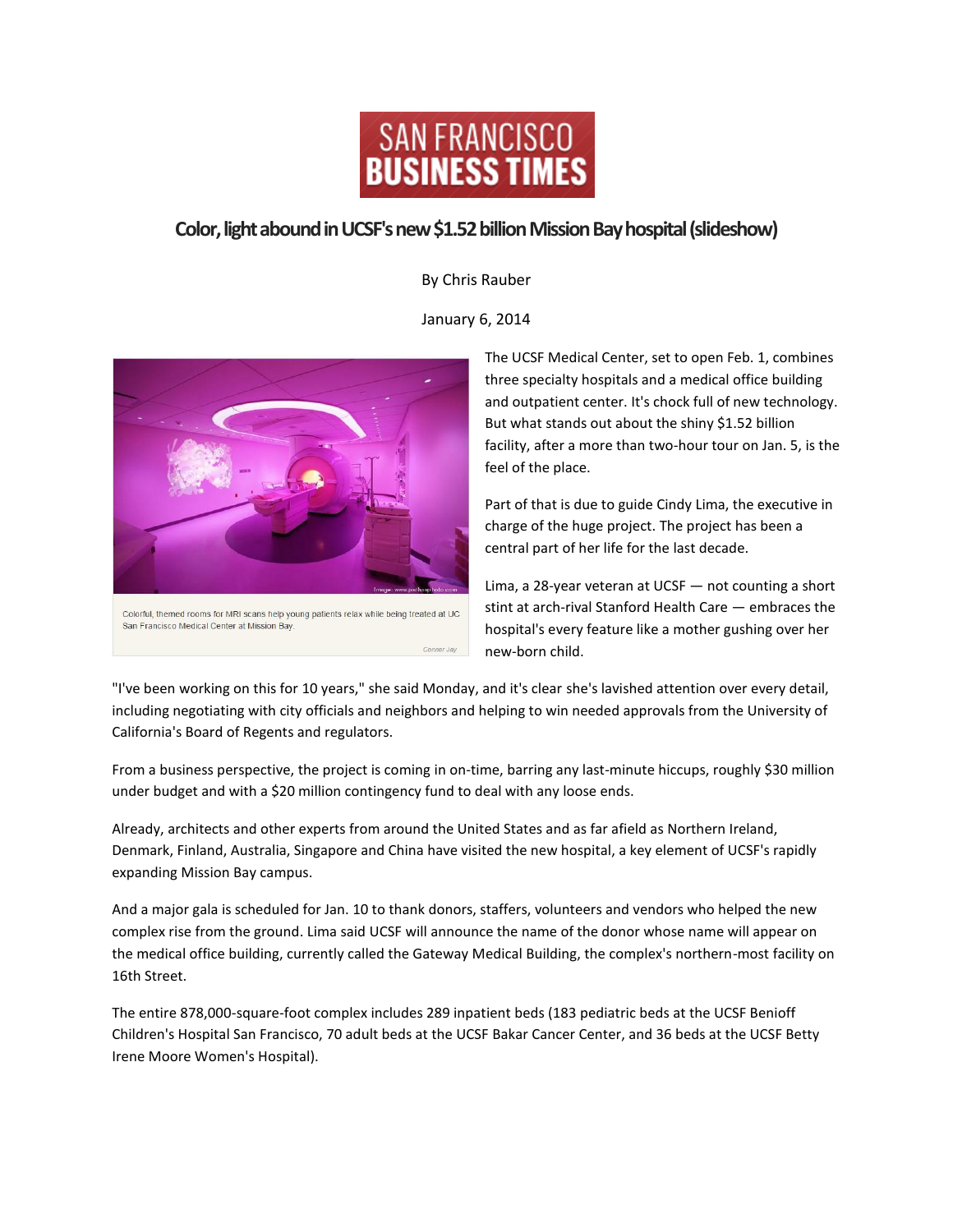It also boasts 20 operating rooms (eight for adults, eight for children and four shared ORs), and a host of ICU beds for children and adults. The Gateway portion of the complex has 126 exam rooms, 10 outpatient procedure rooms, as well as other specialty, dialysis and infusion sites.

But more than numbers and technology, what stands out is a design that emphasizes light, color, often-dramatic views of downtown San Francisco, the Bay, busy streets and freeways. It also incorporates greenery, gardens, mediation rooms and lively art installations that aim to raise spirits, without descending into cliche.

The goal, Lima says, was to provide "positive distractions" for patients, families and staffers who need a break from stressful, painful and sometimes tragic experiences — art and design that doesn't insult the intelligence or devalue the seriousness of the challenges families often confront there.

"We didn't want bunny themes or cartoons," she said. "We wanted whimsical, but not disrespectful."

That approach is especially noticeable in the pediatric imaging department, where three MRIs (two General Electric machines and one Phillips) are housed in rooms bright with thematic art, lights and interactive elements designed to "ease anxiety" and reward young patients for not fidgeting as they go through the scanners, said Chris Ovlen, a senior hospital project manager.

The Phillips machine's room projects a variety of images and colors onto the walls, some designed to appeal to youngsters, others with soothing images out of Africa, Asia, Europe and North America aimed at patients of various ages.

But art isn't the only highlight, of course. Although photographer Conner Jay and I didn't get to see them Monday, the new Mission Bay hospital has proud of a fleet of Aethon robots, known as TUGS, that will deliver meals, medicines and other cargo through busy corridors, like so many R2D2s, presumably with a bit less personality.

"What is not to love," Lima enthused at one point in the tour, summing up her approach to the project.

If all goes according to plan, "a trail of ambulances" will move patients from UCSF's Parnassus Heights campus to the new Mission Bay hospital on Feb. 1.

As for now, the complex is in the curtain-about-to-rise stage — some art is yet to be installed, cardboard boxes are piled in various spots and workers are scrambling to complete exterior pavement and other finishing touches throughout the complex.

Show time is right around the corner.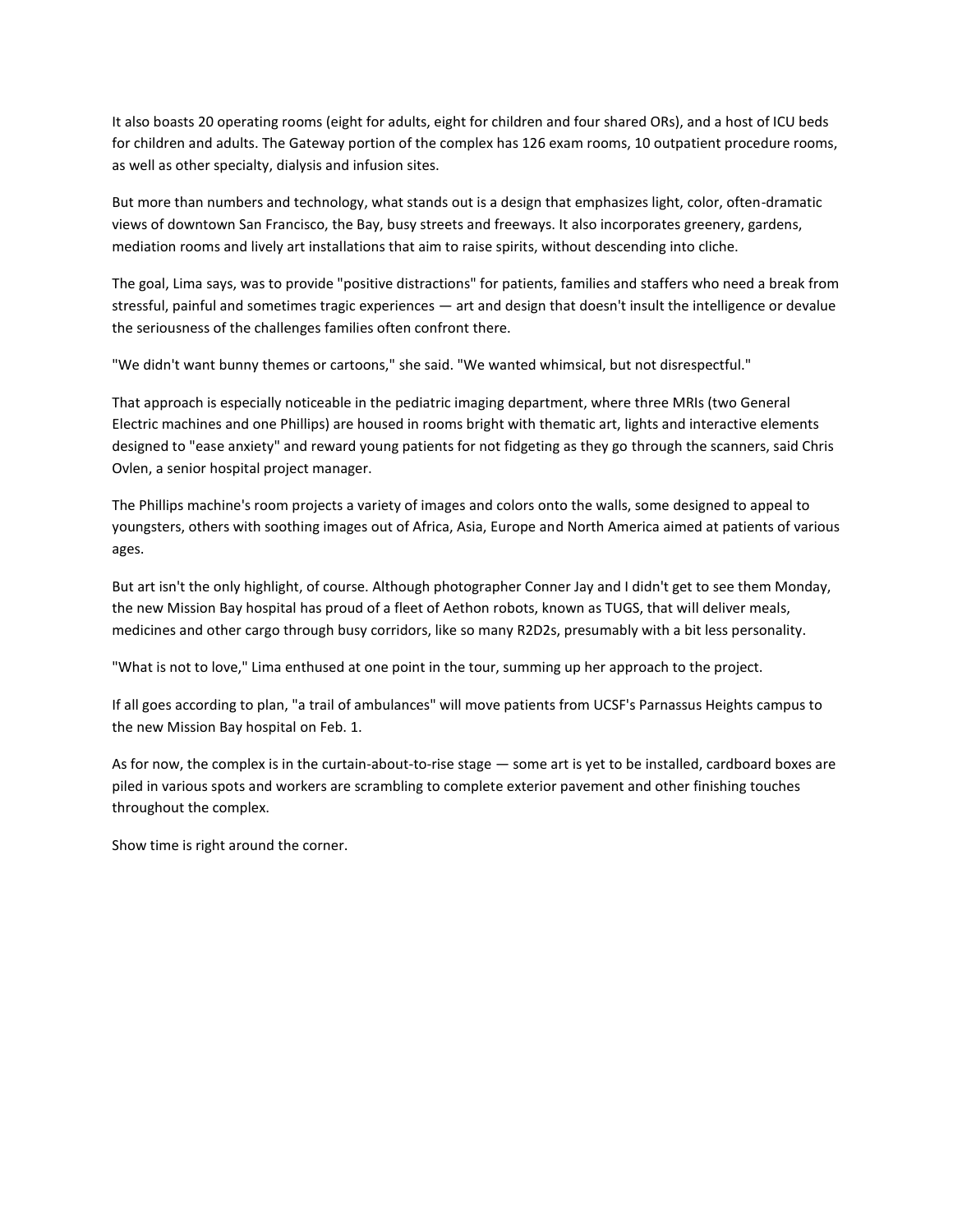

The medical office building (left) and a portion of the newly-constructed 289-bed UC San Francisco Medical Center at Mission Bay.

Conner Jay



Cindy Lima, the UCSF executive in charge of the massive project, walks through the colorful art installations at the main entrance to the UCSF Benioff Children's Hospital, part of the new Mission Bay complex.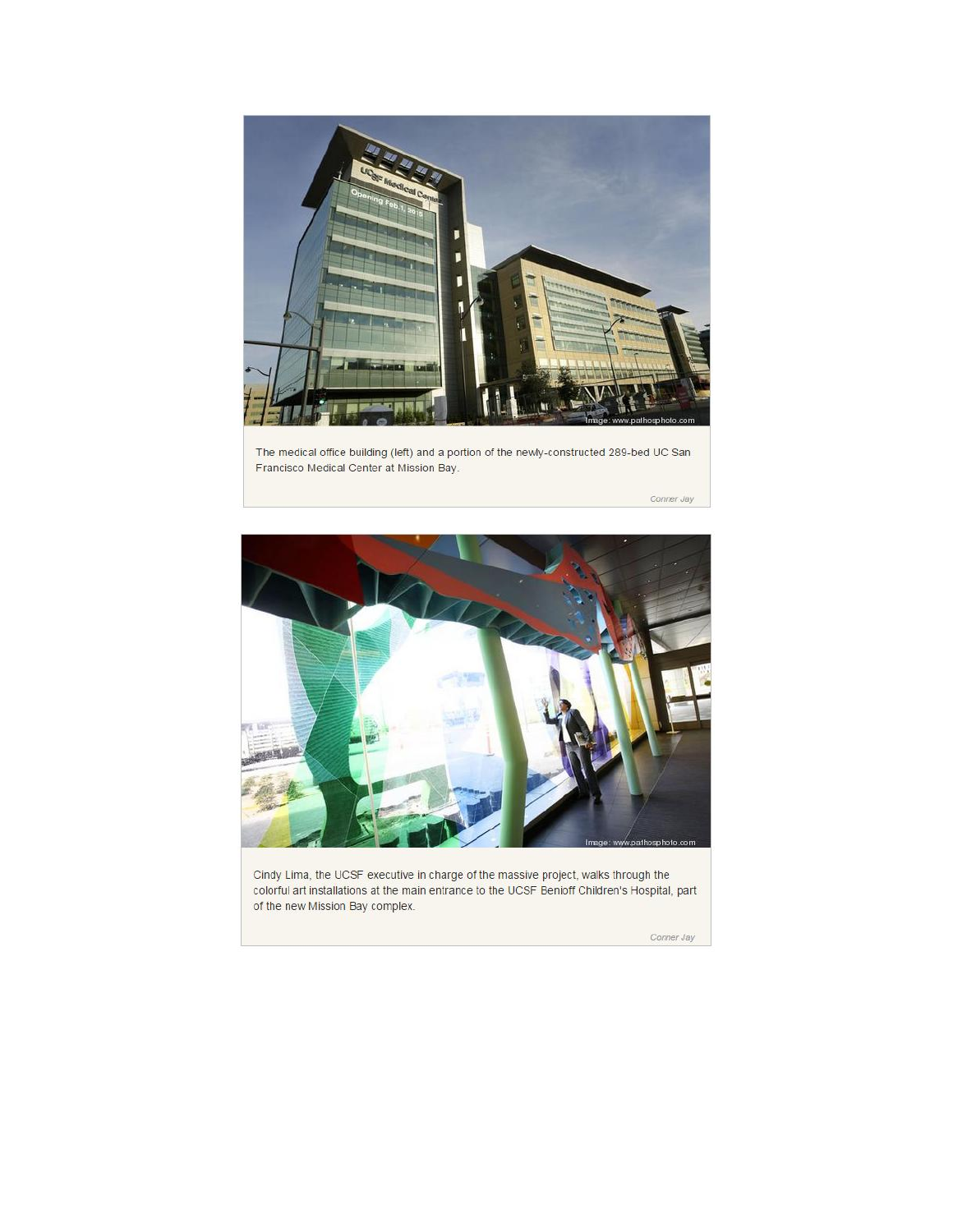

Brightly-colored art and lighting make an imaging room looks less intimidating to young patients.

Conner Jay



UCSF uses art to distract young patients from clinical equipment in imaging rooms and elsewhere in the new UCSF Benioff Children's Hospital, part of the larger UC San Francisco Medical Center at Mission Bay.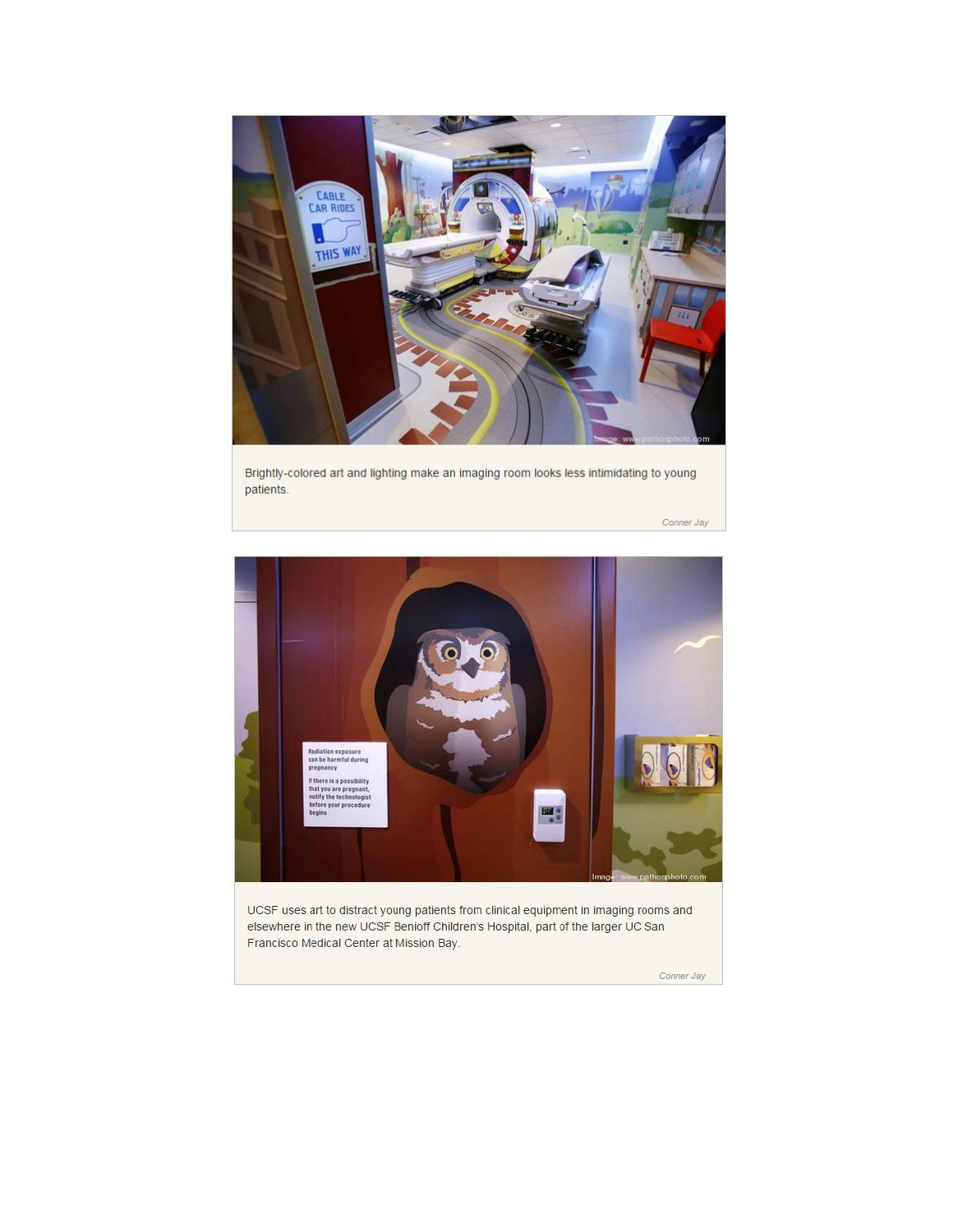

Cindy Lima, executive director of the Mission Bay Hospital Project, stands next to the helipad at the newly-constructed hospital.

Conner Jay



One of the rooms at the UCSF Medical Center at Mission Bay has a view of gardens and the nearby Bay.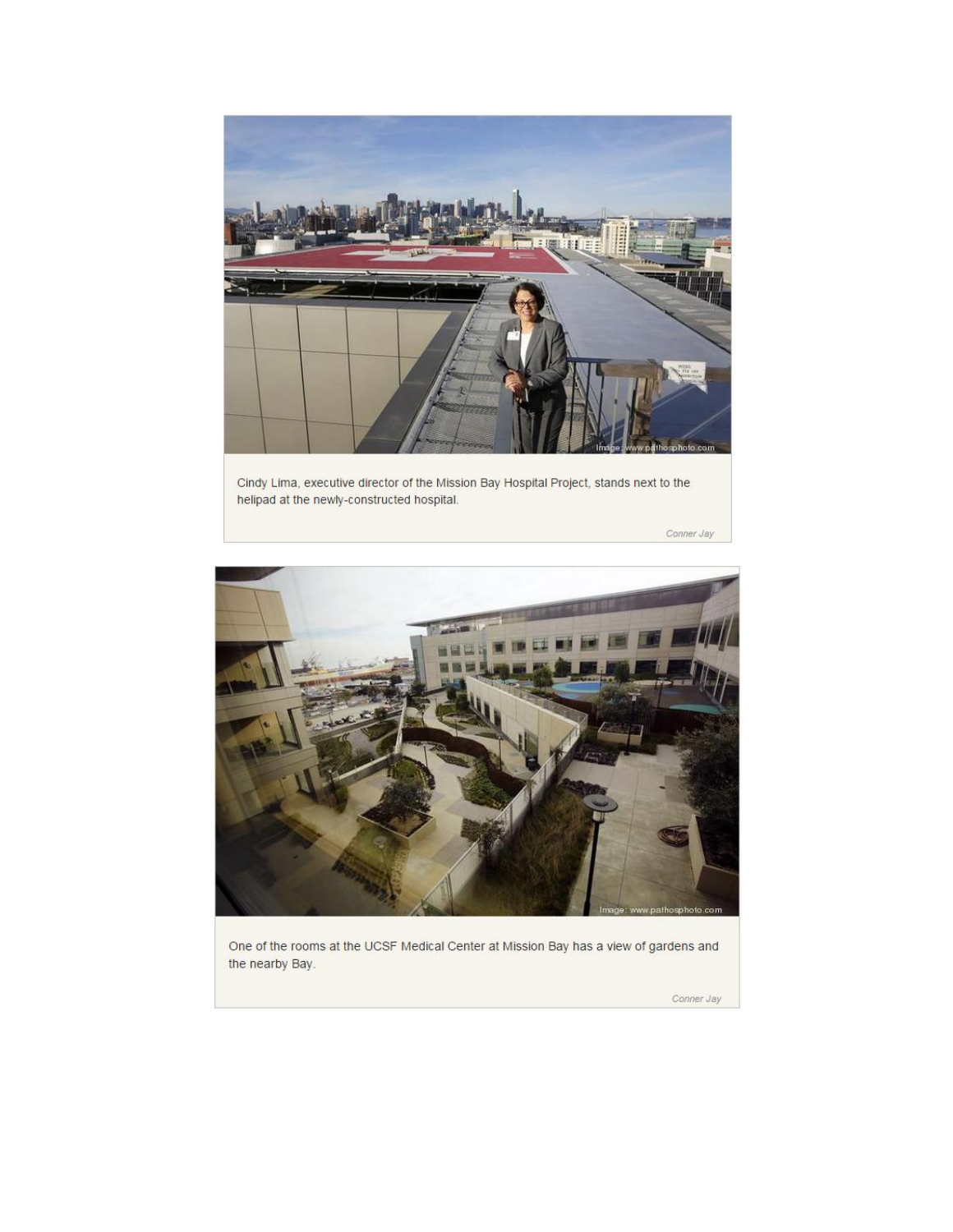

Cindy Lima shows off a mediation room, including an etched glass art installation, at the new hospital. It can be used as a chapel or as a quiet place for patients, family and staffers.

Conner Jay



Cindy Lima walks past some of the many colorful murals along the walls at UC San Francisco Medical Center at Mission Bay.